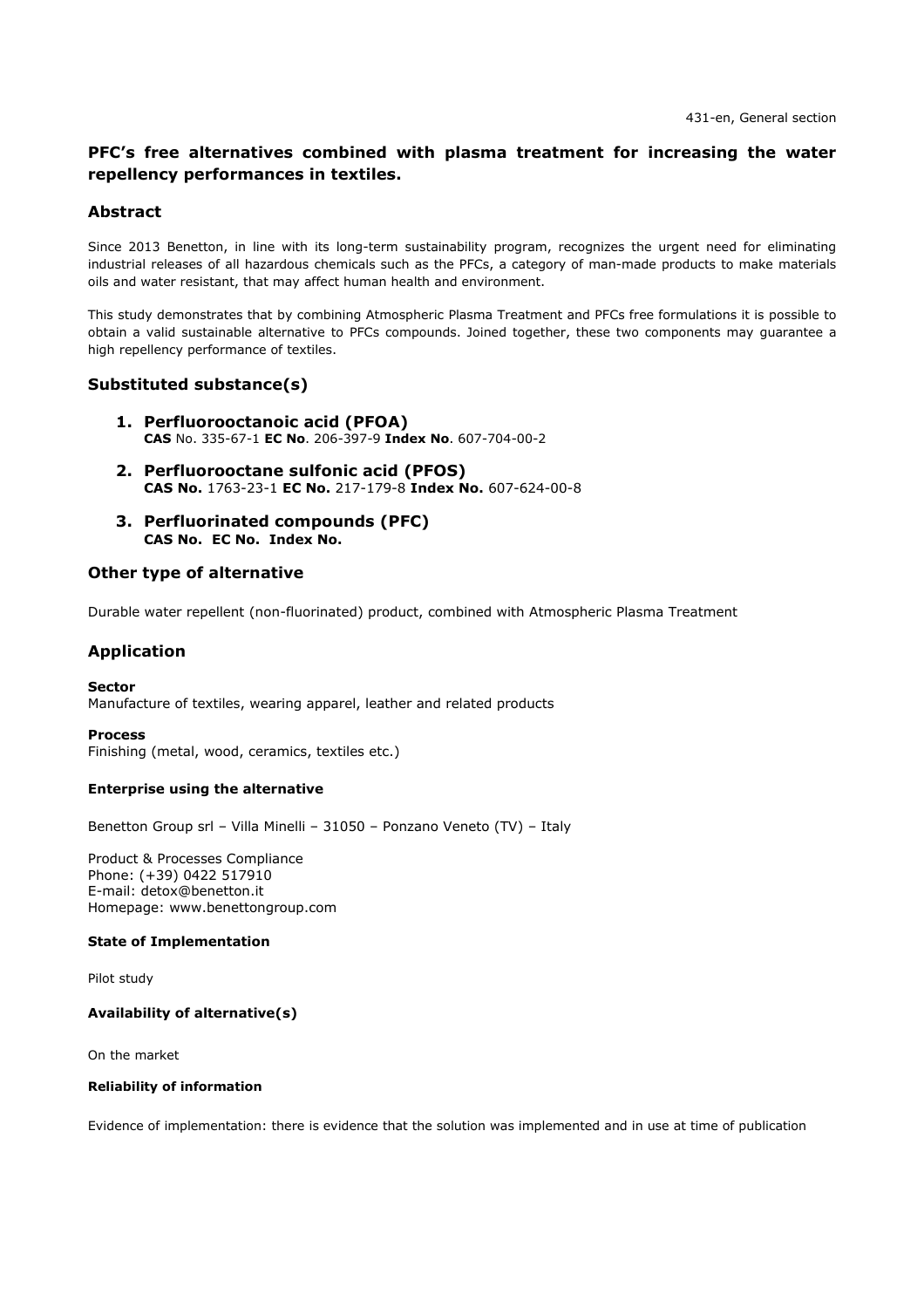# **Substitution description**

Due to the insistence of the market, the efforts made by chemical manufacturers undergone to a rapid acceleration. In recent years, PFCs, especially long chains PFCs (known as C8 structures), that were historically used in the repellent coating of textiles and apparel, have been replaced by the shorter chains PFCs (C6 or less) and alternative formulations in which PFCs have been totally removed. In spite to the elimination progress, the long-chain PFCs (C8 structures) provide unrivalled repellency to a range of liquids and substances, from oil to water and wine, not yet reached by any of the proposed alternatives. Therefore, being less effective, a larger quantities of PFC's free substances may be required to provide the same performance.

The purpose of this study is to substitute the PFC's compound by a new technology based on a physical (non-chemical) process.

This is a ionizing treatment, named atmospheric plasma treatment, that improves the hydrophilic properties of the fabrics, by increasing their attitude to absorb or retain water. Consequently, additives, such as PFCs' free substances, are also better retained by the fabrics.

The atmospheric plasma technology makes the PFCs' free chemical additives more effective, by modifying the fabric surface until a nano-metric scale, varying the morphology of the individual natural fibers, controlling their surface roughness and consequently the wetting.

Therefore, this process allows fabrics to have water repellency characteristics similar to those obtained by using PFCs compounds, helping to offset the gap between the "harmful long chains" and the "safer alternatives".

Plasma technology is based on the physical principle stating that the aggregation state of a material changes when energy is added to it. In this way it pass from solid to liquid and from liquid to gaseous state.

Plasma represents the state of high-energy aggregation, often called "the fourth state of the matter", and it is obtained when a gas is ionized by adding energy to it.

It is important to point out that the changes introduced by a plasma treatment involves only the external layer of the substrate without any alteration of the physical-mechanical properties of the material: in a textile, for example, the properties of breathability and hand feel are not altered in tangible manner.

### **Technological description**

Atmospheric Plasma Technology: Dielectric Barrier Discharge (DBD).

Raw Fabric: 100% PA nylon 20 DEN with a weight of 35 gr/m2, commonly used for producing down jackets.

Fabric's finishing process consisting of:

- F1) dyeing, applying of the DWR product and pad-dry-cure (maximum temperature, in drying process, 150-180 °C)
- F2) dyeing, plasma treatment, applying of the DWR product and pad-dry-cure (maximum temperature, in drying process, 150-180 °C)

Two variables (i.e. energy of plasma and DWR additives) have been considered in the research:

- Energy of plasma (E), due to the plasma field strength, has been varied to evaluate different effects:
	- E1) 82 KJ/m²
		- E2) 150 KJ/m².

– DWR Additive (A): different kind of fluorine free additives are available on the market, but as starting point our choice has fallen in a well know finishing chemical – already object of a SUBSPORT's case story – produced by an important chemical company, renewably-sourced and bluesign® approved.

The product, even if declared as PFCs' free from the producers, has been submitted by Benetton to a certified third party laboratory for chemical testing, that has confirmed the complete absence of PFCs , as well as free from many other harmful substances such as Alkylphenol and Alkylphenol Ethoxylates, Chlorobenzenes and Chlorotoluenes, Chlorophenols, Dyes (Azo), Dyes (Carcinogenic and Disperse), Glycols, Halogenated Solvents, Organic substances, Phthalates, Polycyclic Aromatic, Hydrocarbons (PAH), Flame Retardants, Metals, Chromium (VI), Formaldehyde, Isocyanate (test report is available on request).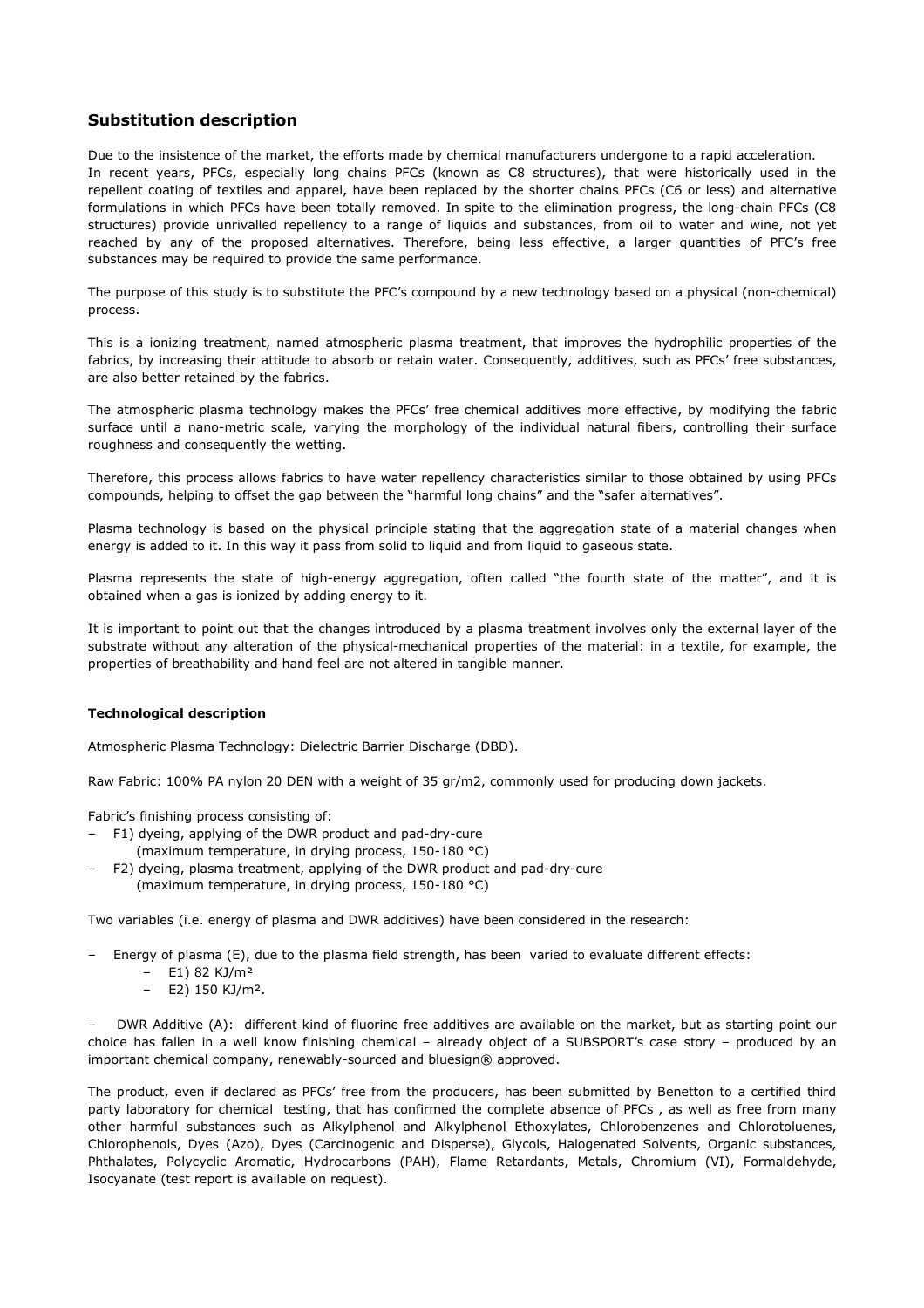### **Organizational measures of fabric performance**

All the samples deriving from the combination of the two variables, i.e. E  $\times$  A, have been tested by:

- Determination of resistance to water penetration by hydrostatic pressure test (Method ISO 811:1981)
- in "as received state"
- Determination of resistance to surface wetting, Spray Test (Method ISO 4920:2012)
- in "as received state"
- after 1 washing according to ISO 6330:2012 procedure 3M tumble dry 1 dot, no ironing
- after 5 washing according to ISO 6330:2012 procedure 3M tumble dry 1 dot, no ironing
- after 10 washing according to ISO 6330:2012 procedure 3M tumble dry 1 dot, no ironing
- after 20 washing according to ISO 6330:2012 procedure 3M tumble dry 1 dot, no ironing
- Determination of certain PFCs by HPLC analysis on fabric after DWR and plasma treatment
- Determination of certain PFCs by GC analysis on fabric after DWR and plasma treatment

### **Costs**

The costs of the additional plasma treatment is very low and could affect the finishing of the fabrics in the order of few cents per meter. A significant parameter for cost estimation derives from the fact that, thanks to the great capability of industrial and non-stop atmospheric plasma treatment, an average of 1000 meters can be treated in one hour, much more greater than the usual capability of dyeing and finishing process.

### **Results**

From the objective evaluation of the tests it has been possible to observe how F2 fabric finishing (the one with plasma) has obtained mostly greater or equal results, in terms of performance, compared to the F1 fabric finishing (without plasma).

The spray test after 20 washing for both F1 and F2 fabric finishing show a little decay, lightly bigger in F2. However, this result has been positively evaluated considering very unlikely that a garment, such a down jacket or similar, could be washed 20 times throughout its entire lifecycle.

As expected it confirms that plasma treatment provides greater hydrophilicity to the fibrous substrate and when the water-repellent film (obtained by adding the DWR additive) goes away, the morphology of the fabric, modified by the plasma, returns to show its full water's absorption.

It has also been noted that low energy plasma (E1) treatment, in addition to be less expensive, has proved to be even more effective.

Combined with the use of the additive – which already showed by its own high capacity of repellency – plasma treatment has proved to be very effective in water penetration by hydrostatic pressure test with an improvement of the performance almost close to 50% (from 19 cm to 28 cm).

#### **Conclusion**

Although plasma treatment has shown different behaviors depending on the different combinations, by deepening the study in a timely manner and finding the right balance between fabric, energy applied to plasma treatment and DWR finishing over the proven efficacy of the outlined process, further reduction in the use of chemicals can be assumed.

Plasma treatment can be easily integrated into a production line: it is easily controllable electronically, much more precise than liquid treatments and it reduces the impacts on wastewater.

Plasma, therefore, cannot only reduce the negative aspects of applying traditional chemical processes to the manufacturing cycle of the textile industry, but also involves the use of innovative, cost-effective and environmentally friendly processes.